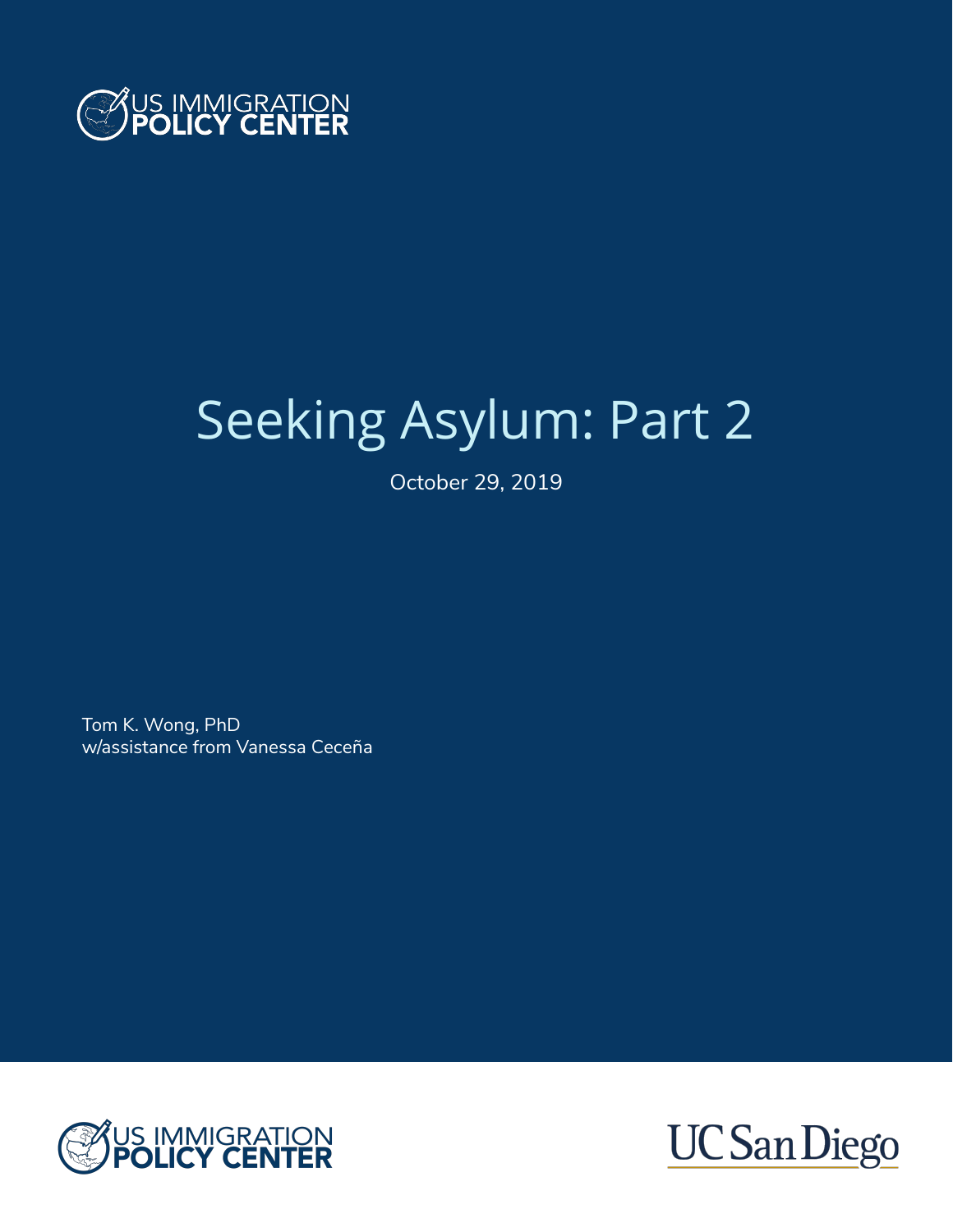# **Contents**

| Introduction                                | 3         |
|---------------------------------------------|-----------|
| Main Findings                               | $4 - 6$   |
| Background                                  | 7         |
| Fear of Returning to Mexico                 | $7 - 9$   |
| <b>Experiences in Mexico: Violence</b>      | $9 - 10$  |
| Homelessness                                | 10        |
| Discrimination                              | 10        |
| (In) Ability to Work                        | $10 - 11$ |
| <b>Experiences in Immigration Detention</b> | $11 - 12$ |
| Demographics                                | 13        |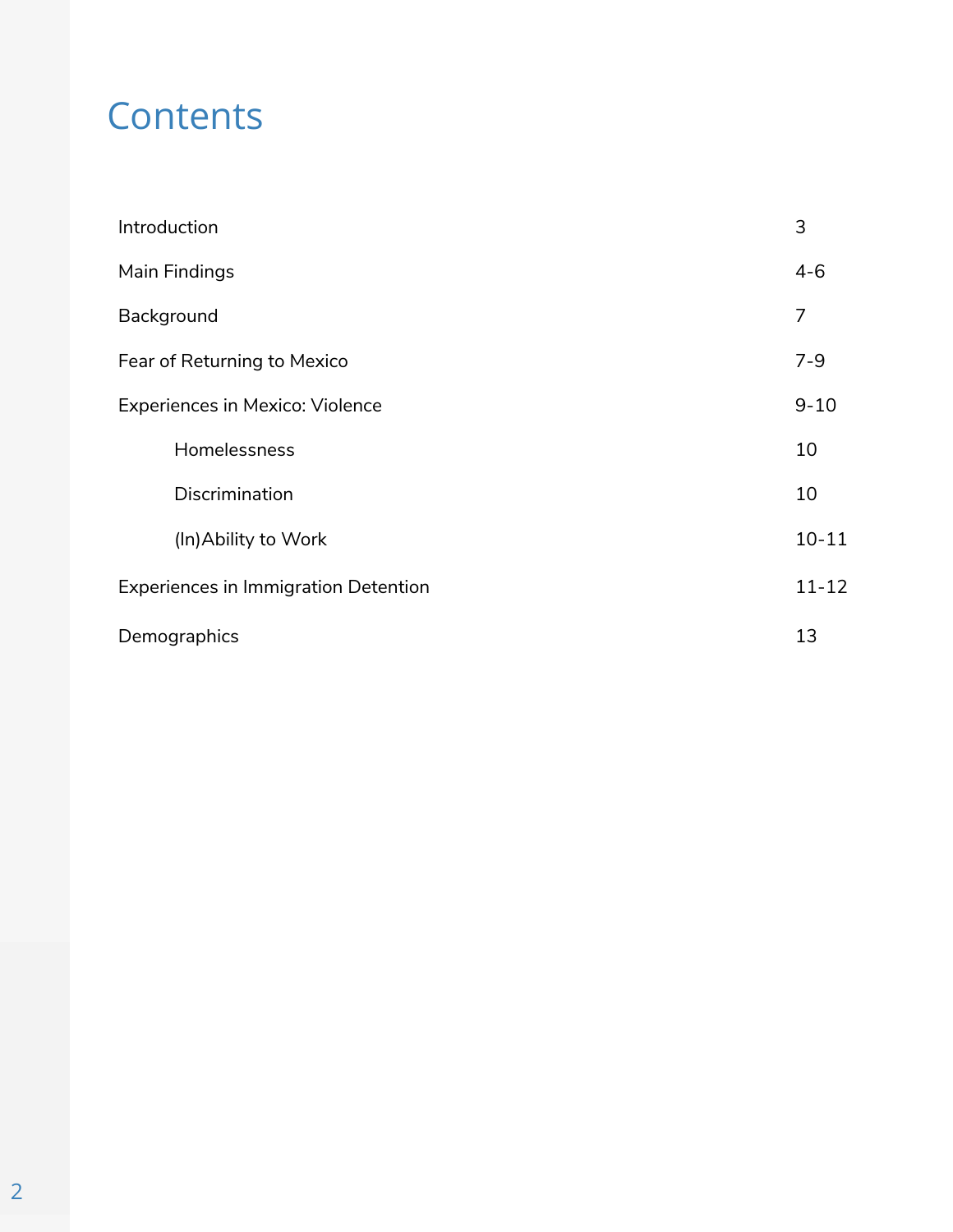### Introduction

From July 2019 to October 2019, the U.S. Immigration Policy Center (USIPC) at UC San Diego partnered with migrant shelters in Tijuana, Mexico and in Mexicali, Mexico to survey asylum seekers who have been returned to Mexico under the Migrant Protection Protocols (MPP), also known as the "Remain in Mexico" policy. A total of 607 asylum seekers<sup>a</sup> were interviewed, which makes this the most comprehensive analysis to date of the impact of the Remain in Mexico policy. No person was interviewed unless we could verify their MPP status. Verification of the MPP status of our respondents was done by examining their Department of Homeland Security (DHS) paperwork, focusing on their Notice to Appear (NTA) forms.<sup>b</sup>

USIPC Immigrant Rights & Justice Fellow, Vanessa Ceceña, established partnerships with migrant shelters on the Mexico side of the U.S.-Mexico border. We are especially grateful to the staff and volunteers at our migrant shelter partners, including Border Kindness (Mexicali, Mexico), American Friends Service Committee (Tijuana, Mexico and Mexicali, Mexico), and Espacio Migrante (Tijuana, Mexico). We are also indebted to all of the organizations and institutions who opened their doors for our partners to interview asylum seekers who have been returned to Mexico under MPP.

The U.S. Immigration Policy Center at UC San Diego conducts and supports rigorous social science research to advance understanding of the foundations and consequences of U.S. immigration policy. Immigration has played an integral role in American history and is sure to feature prominently in America's future. But what should the immigration policies of our nation of immigrants be? The USIPC brings together leading academics, policy analysts, immigrant-rights leaders, and policymakers across all levels of government to conceptualize, debate, and design a new U.S. immigration policy agenda that meets the demands of the 21st century. More about the USIPC can be found at **usipc**.ucsd.edu

a A respondent was only interviewed if their MPP status could be verified after examining their Department of Homeland Security (DHS) paperwork.

<sup>b</sup>We note here that our examination of NTA forms confirms previous reporting that erroneous addresses such as "*domicilio conocido*" (known address) and Facebook Messenger are being listed by immigration officials. This means that migrants returned to Mexico under MPP are not likely to receive adequate notice of their immigration court dates or other information pertaining to their cases.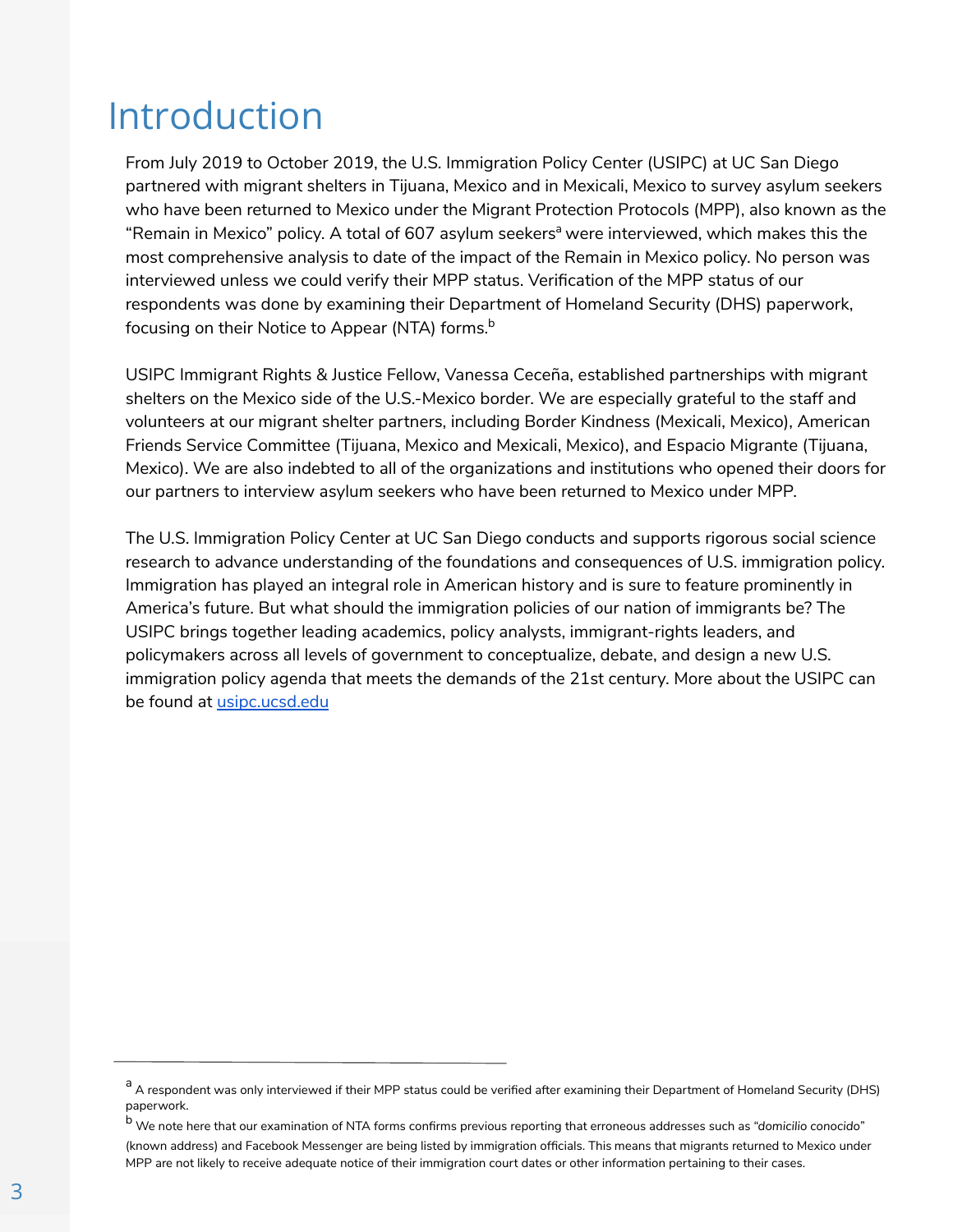# Main Findings

#### Fear of Returning to Mexico

- Nearly 9 out of every 10 of our respondents (89.5%) who were asked by U.S. immigration officials about fear of being returned to Mexico responded by expressing fear of being returned to Mexico
- Of these individuals, 40.4% were given a secondary interview by an asylum officer and 59.6% were not. In other words, U.S. immigration officials further investigated the fears of approximately 4 out of every 10 who expressed fear about being returned to Mexico. However, *approximately 6 out of every 10 were placed into the Remain in Mexico policy without any further investigation into the fears that they expressed about being returned to Mexico*
- Of those who were asked by U.S. immigration officials about fear of being returned to Mexico, responded by expressing fear of being returned to Mexico, and were then given a secondary interview by an asylum officer, *63.9% reported that their persecutor(s) can find and have access to them in Mexico but were returned to Mexico anyway*
- Of those who were not asked by U.S. immigration officials about fear of being returned to Mexico, but nevertheless expressed a fear of being returned to Mexico, just 3.9% were given a secondary interview by an asylum officer to further investigate these fears and 96.1% were not
- Asylum seekers who attempted to enter the U.S. along the California portion of the U.S.-Mexico border were 14.7% less likely to be asked by U.S. immigration officials about fear of being returned to Mexico when compared to asylum seekers who attempted to enter the U.S. along the Arizona portion of the U.S.-Mexico border
- Just 17.1% of our respondents reported that they were given information by U.S. immigration officials about how to access legal services while in Mexico
- Just 19.7% of our respondents reported that they were given information by U.S. immigration officials about how to access social services, such as housing and food, while in Mexico

#### Experiences in Mexico: Violence

- Approximately 1 out of every 4 of our respondents (23.1%) have been threatened with physical violence while in Mexico as they await their immigration court dates
- Just over 1 out of every 5 of our respondents (21.9%) who are seeking asylum with children under the age of 18 have been threatened with physical violence while in Mexico
- Our respondents who are currently in Tijuana, Mexico are 14.8% more likely to have been threatened with physical violence while in Mexico when compared to our respondents who are currently in Mexicali, Mexico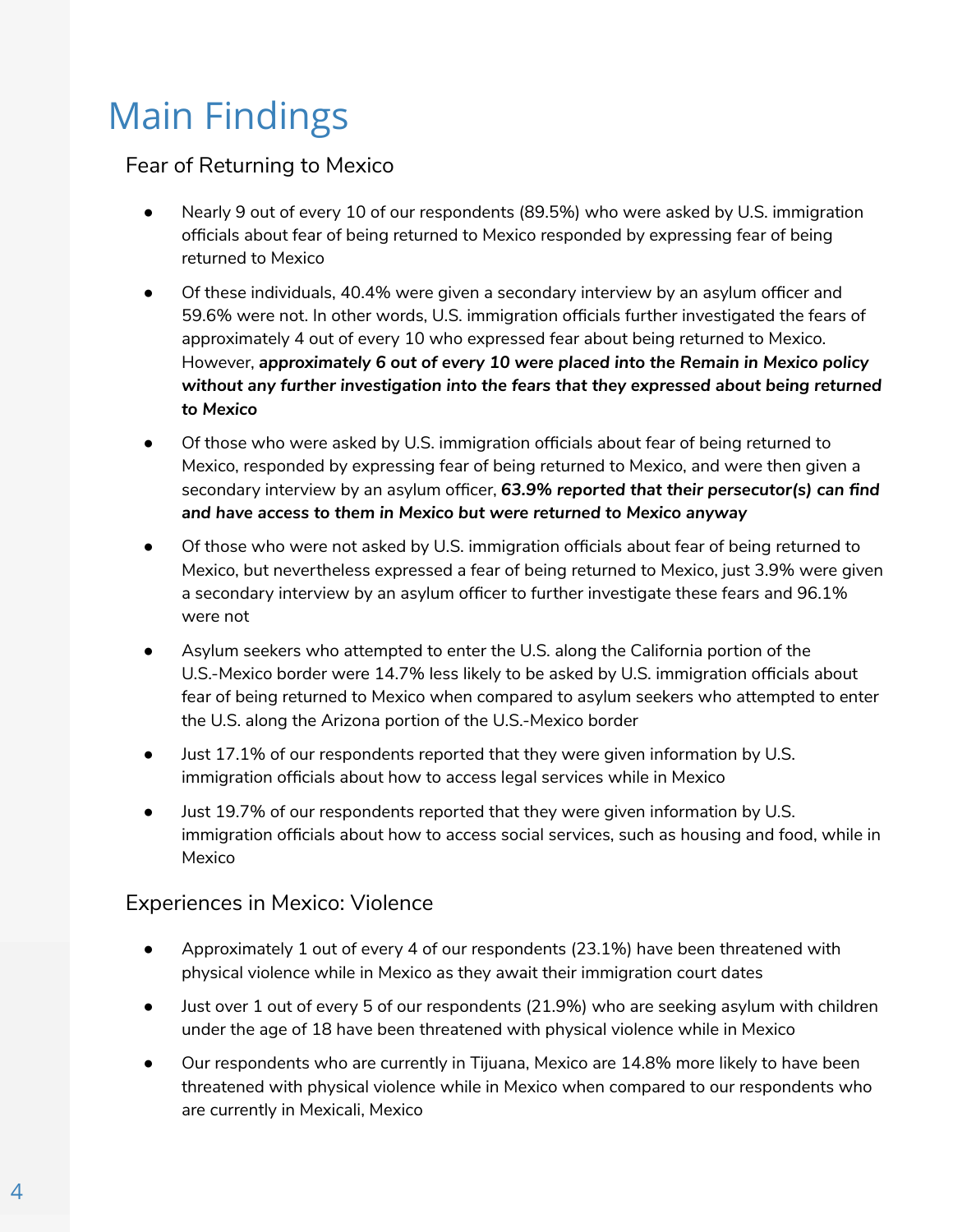# Main Findings Cont.

#### Experiences in Mexico: Violence cont.

- Altogether, 56.5% of our respondents who have been threatened with physical violence reported that these threats turned into actual experiences of physical violence, including being beaten, robbed, and extorted
- The length of time spent waiting in Mexico is statistically significantly related to being threatened with physical violence. At 10 days spent waiting in Mexico, the predicted probability of being threatened with physical violence is already 18.7%. At 88.6 days spent waiting in Mexico, which is the average length of time in between being processed by U.S. immigration officials (i.e., being returned to Mexico) and the immigration court dates of our respondents, the predicted probability of being threatened with physical violence jumps to 32.0%. In other words, *approximately 1 out of every 3 of our respondents will likely be threatened with physical violence while in Mexico before they make it to their immigration court dates*

#### Experiences in Mexico: Homelessness and Discrimination

- Just over 1 out of every 3 of our respondents (34.5%) have experienced homelessness while in Mexico as they await their immigration court dates
- Approximately 1 out of every 3 of our respondents (31.9%) who are seeking asylum with children under the age of 18 have experienced homelessness while in Mexico
- Our respondents who are currently in Tijuana, Mexico are 10.0% more likely to have experienced homelessness while in Mexico when compared to our respondents who are currently in Mexicali, Mexico
- The length of time spent waiting in Mexico is statistically significantly related to experiencing homelessness. At 10 days spent waiting in Mexico, the predicted probability of experiencing homelessness is already 31.3%. At 88.6 days, which to reiterate is the average length of time in between being processed by U.S. immigration officials (i.e., being returned to Mexico) and the immigration court dates of our respondents, the predicted probability of experiencing homelessness jumps to 43.3%. In other words, *over 4 out of every 10 of our respondents will likely experience homelessness while in Mexico before they make it to their immigration court dates*
- Approximately 1 out of every 3 of our respondents (33.4%) reported being discriminated against while in Mexico as they await their immigration court dates. Trends in reporting being discriminated against largely mirror trends in experiencing homelessness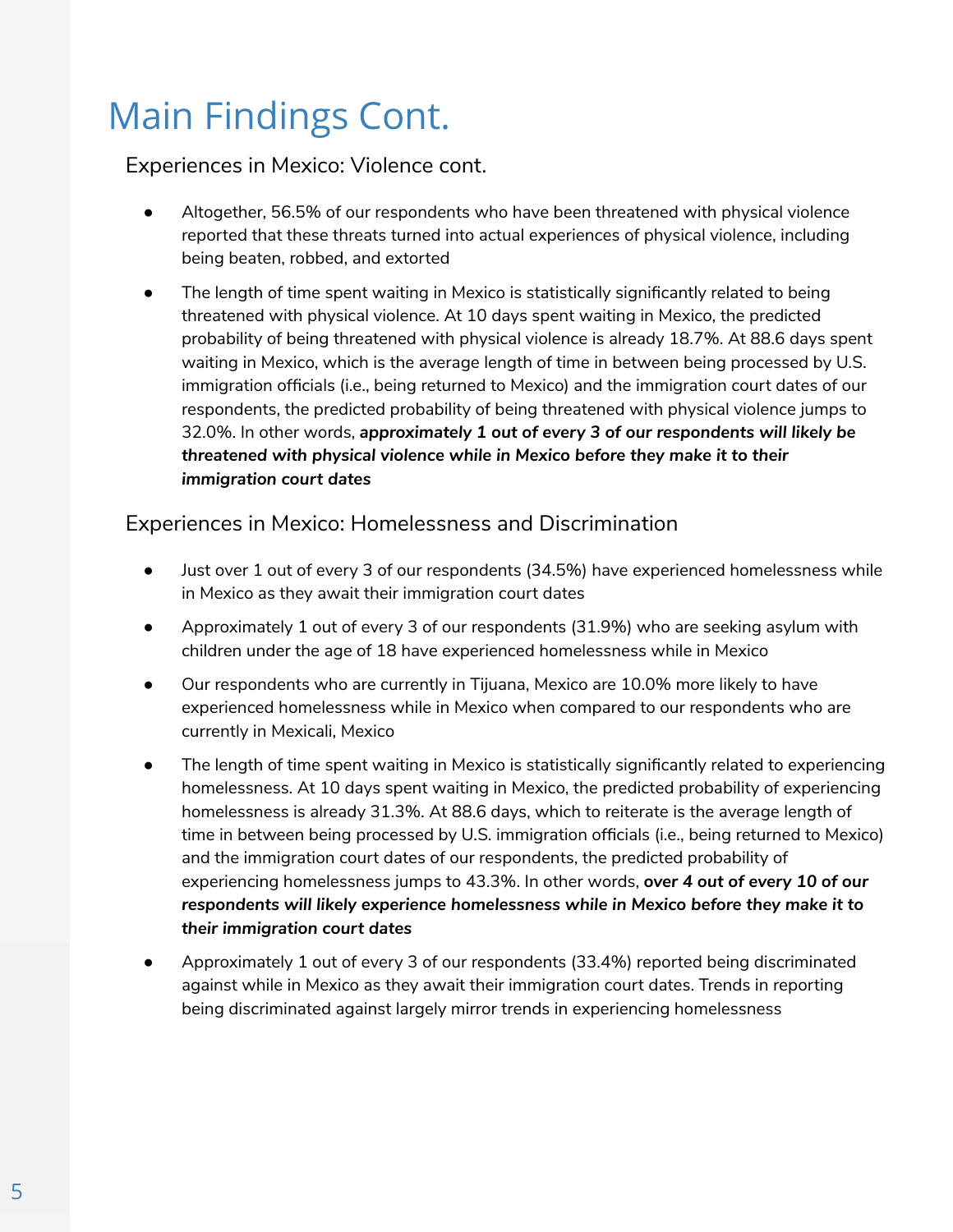# Main Findings Cont.

#### (In)Ability to Work

● According to the "U.S.-Mexico Joint Declaration," the Mexican government indicated that it would provide asylum seekers returned to Mexico under MPP with "jobs, healthcare and education." Despite this, 29.3% of our respondents reported being told by Mexican officials that they are unable to work while in Mexico

#### Conditions in Immigration Detention

- 85.7% of our respondents reported issues related to food, including not being fed, not being given enough to eat, or being fed spoiled food
- 85.2% reported issues related to water, including not being given water, not being given enough to drink, or having to drink dirty or foul-tasting water
- 85.1% reported issues related to sleep, including not being able to sleep, not getting enough sleep, having to sleep on the floor, or having to sleep with the lights on
- Only 20.3% reported being able to shower, get clean, or brush their teeth
- Less than half (41.9%) reported having access to a clean and sanitary toilet
- Nearly 9 out of every 10 (89.5%) reported that the detention facilities they were held in were overcrowded
- 85.2% reported that it was too cold in "la hielera" (the "icebox")

#### Treatment in Immigration Detention

- Just over half of our respondents (51.1%) reported experiencing verbal abuse in immigration detention
- 6.7% reported experiencing physical abuse in immigration detention
- Asylum seekers who attempted to enter the U.S. along the California portion of the U.S.-Mexico border were 4.7% more likely to report experiencing physical abuse in immigration detention when compared to asylum seekers who attempted to enter the U.S. along the Arizona portion of the U.S.-Mexico border
- Approximately 1 out of every 4 (25.1%) reported having their property taken away from them and not returned after they were released from immigration detention. Money being taken was most commonly reported by our respondents
- Just over 1 out of every 3 (36.7%) who had medical issues reported that their medical issues were adequately addressed. However, this means that nearly 2 out of every 3 (63.3%) who had medical issues reported that their medical issues were not adequately addressed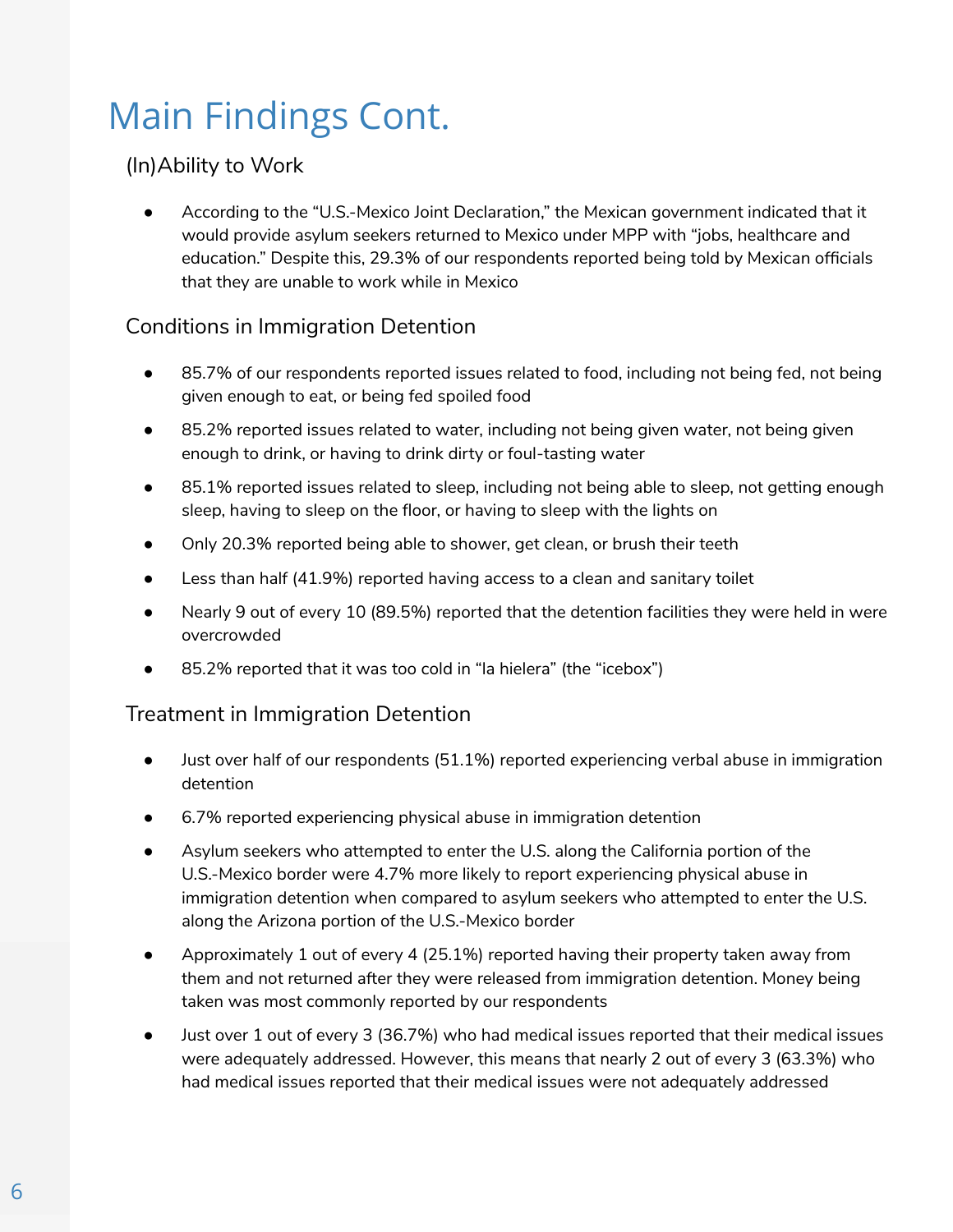# Remain in Mexico Background

On December 20, 2018, the Department of Homeland Security (DHS) announced the Migrant Protection Protocols (MPP), also referred to as the "Remain in Mexico" policy. Under MPP, asylum seekers from Spanish-speaking countries, including entire families, who attempt to enter the U.S. along the southern border are returned to Mexico for the duration of their immigration proceedings. In early 2019, DHS began implementing MPP at the San Ysidro port of entry near San Diego, California. By mid year, MPP was expanded across the entire southern border. At the time of this writing, approximately 50,000 asylum seekers have been returned to Mexico under MPP. Despite legal challenges and rapidly changing asylum policies, MPP remains in effect.

The Remain in Mexico policy has begged important questions about whether the administration has the legal authority to return asylum seekers to Mexico for the duration of their immigration proceedings and whether, once they are returned to Mexico, there are sufficient safeguards in place to ensure that their lives and freedom are not threatened. On these questions, a federal judge concluded, "the answer to both questions is no." The results below make clear that many of the asylum seekers who have been returned to Mexico under MPP face serious risks. Perhaps more importantly, many of the asylum seekers we interviewed were returned to Mexico despite telling U.S. immigration officials that their persecutor(s) can find and have access to them in Mexico.

For a more detailed discussion of MPP, see the companion policy brief to this report, *Walls to Protection: The Grim Realities of Trump's "Remain in Mexico" Policy*.

# Fear of Returning to Mexico

As Kshatriya and Kang write, if an asylum seeker expresses an affirmative fear of being returned to Mexico, "These individuals will be referred to a U.S. Citizenship and Immigration Services (USCIS) asylum officer for a fear screening." If an asylum seeker is found to have a reasonable fear of persecution,<sup>3</sup> the asylum seeker is supposed to be exempted from being placed into MPP (i.e., should not be returned to Mexico).

To empirically unpack the process described above, we examined the extent to which U.S. immigration officials asked our respondents if they feared being returned to Mexico. We also asked our respondents whether they expressed any fears of being returned to Mexico to U.S. immigration officials. If yes, we then asked our respondents if they were given a secondary interview by another immigration officer (in such scenarios, Border Patrol agents are supposed to refer individuals to USCIS asylum officers). We also asked our respondents whether their persecutor(s) can find and have access to them in Mexico.

 $^3$  Kshatriya and Kang add that under MPP, asylum seekers must meet a heightened standard of fear by "demonstrating a reasonable fear of persecution, defined as 'more likely than not' the individual will be persecuted or tortured if returned to Mexico. Thus, an asylum seeker must express an even greater fear of harm in Mexico than in their home country to stay in the U.S. to pursue their asylum claim." Moreover, DHS may or may not allow an attorney to be present when an individual is screened for fear of persecution in Mexico.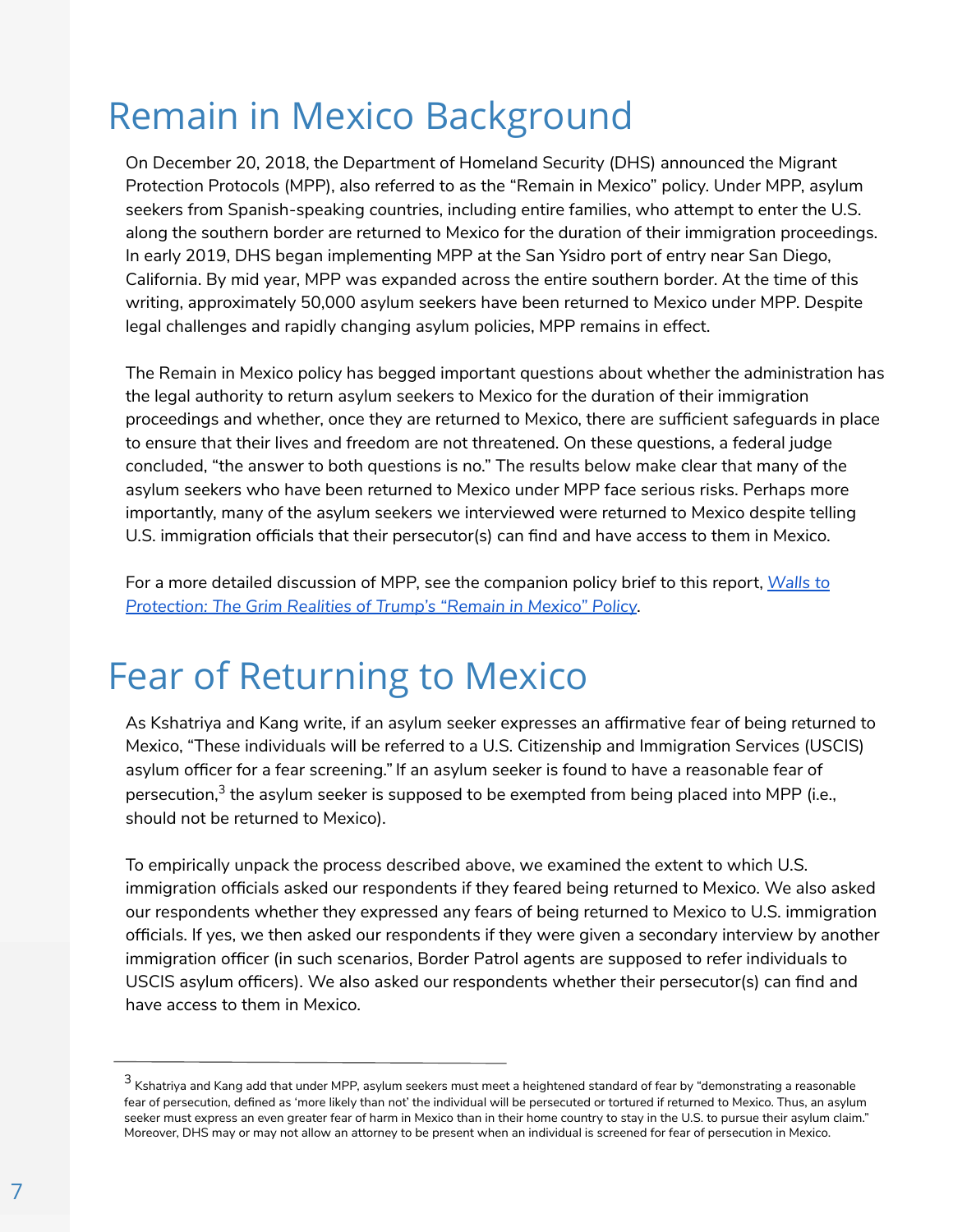The data show that 63.2% of our respondents were asked by U.S. immigration officials about fear of being returned to Mexico. Nearly 9 out of every 10 of our respondents (89.5%) who were asked by U.S. immigration officials about fear of being returned to Mexico responded by expressing fear of being returned to Mexico. However, only 40.4% were given a secondary interview by an asylum officer while 59.6% were not given a secondary interview. In other words, U.S. immigration officials further investigated the fears that approximately 4 out of every 10 of our respondents expressed about being returned to Mexico. However, this means that approximately 6 out of every 10 of our respondents were placed into the Remain in Mexico policy without any further investigation into the fears that they expressed about being returned to Mexico. This suggests that an important safeguard to protect against refoulement is not being rigorously implemented under MPP.

What is perhaps even more concerning is the fact that nearly 2 out of every 3 of our respondents (63.9%) who expressed fear of being returned to Mexico and were given a secondary interview by an asylum officer reported that their persecutor(s) can find and have access to them in Mexico, but were returned to Mexico anyway. Among those who expressed fear of being returned to Mexico, but did not report being given a secondary interview, a similar percentage, 65.9%, reported that their persecutor(s) can find and have access to them in Mexico.

Moreover, of those who were not asked by U.S. immigration officials about fear of being returned to Mexico, but expressed a fear of being returned to Mexico, just 3.9% were given a secondary interview by an asylum officer and 96.1% were not.

The data also show significant variation in whether our respondents were asked by U.S. immigration officials about fear of being returned to Mexico based on where they attempted to enter the U.S. As the data show, 55.1% of our respondents who attempted to enter the U.S. along the California portion of the U.S.-Mexico border were asked by U.S. immigration officials about fear of being returned to Mexico. In contrast, 69.8% of our respondents who attempted to enter the U.S. along the Arizona portion of the U.S.-Mexico border were asked by U.S. immigration officials about fear of being returned to Mexico. In other words, asylum seekers who attempted to enter the U.S. along the California portion of the U.S.-Mexico border were 14.7% less likely to be asked by immigration officials about fear of being returned to Mexico when compared to asylum seekers who attempted to enter the U.S. along the Arizona portion of the U.S.-Mexico border. This difference is statistically significant ( $p < .001$ ).<sup>4</sup>

We also asked our respondents about the information they were given by U.S. immigration officials. Just 17.1% of our respondents reported that they were given information by U.S. immigration officials about how to access legal services while in Mexico. The data further show that asylum seekers who attempted to enter the U.S. along the California portion of the U.S.-Mexico border were 9.2% more likely to be given information by U.S. immigration officials about how to access legal services while in Mexico when compared to asylum seekers who attempted to enter the U.S. along

<sup>&</sup>lt;sup>4</sup> The data further show variation in whether respondents who were asked about and expressed fear of being returned to Mexico reported being given a secondary interview based on where they attempted to enter the U.S. Asylum seekers who attempted to enter the U.S. along the California portion of the U.S.-Mexico border were 11.5% less likely to report being given a secondary interview when compared to asylum seekers who attempted to enter the U.S. along the Arizona portion of the U.S.-Mexico border. However, this difference only borders on statistical significance (*p* = .081).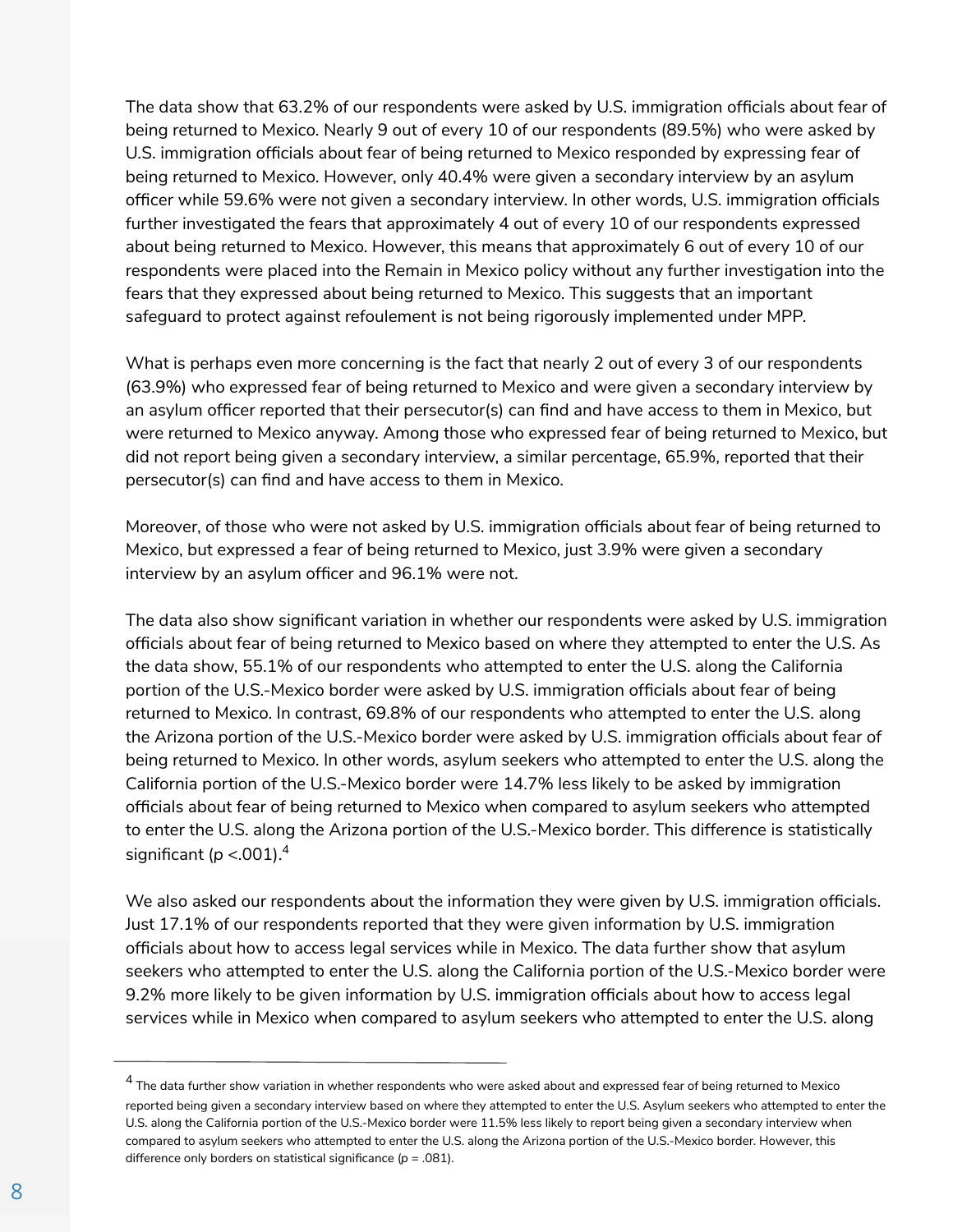the Arizona portion of the U.S.-Mexico border.<sup>5</sup> This difference is statistically significant (*p* = .006). However, most of our respondents who reported "yes" were actually given an Executive Office for Immigration Review (EOIR) list of legal service providers in San Diego, California. This list does not provide information about legal service providers located in Mexico. Last, just 19.7% of our respondents reported that they were given information by U.S. immigration officials about how to access social services, such as housing and food, while in Mexico. There is no significant variation in whether respondents were given information by U.S. immigration officials about how to access social services while in Mexico based on where they attempted to enter the U.S.

### Experiences in Mexico: Violence

Journalistic accounts of the experiences of asylum seekers who have been returned to Mexico under MPP have revealed dire humanitarian conditions. Our data suggest that these accounts are not isolated events, but amount to systematic trends. Before proceeding to the data, it is important to note that the findings below likely underestimate the dangers faced by asylum seekers who have been returned to Mexico under MPP. Security conditions in Tijuana, Mexico and in Mexicali, Mexico, where our interviews were conducted, are currently less dangerous than in other parts of the U.S.-Mexico border (e.g., compared to cities like Nuevo Laredo, Mexico and Matamoros, Mexico where the threat of kidnapping, murder, and other violent crime is more acute).

Approximately 1 out of every 4 of our respondents (23.1%) have been threatened with physical violence while in Mexico as they await their immigration court dates. Just over 1 out of every 5 of our respondents (21.9%) who are seeking asylum with children under the age of 18 have been threatened with physical violence while in Mexico as they await their immigration court dates. Moreover, our respondents who are currently in Tijuana, Mexico are 14.8% more likely to have been threatened with physical violence while in Mexico when compared to our respondents who are currently in Mexicali, Mexico.<sup>6</sup> This difference is statistically significant (*p* = .001). Altogether, 56.5% of our respondents who have been threatened with physical violence reported that these threats turned into actual experiences of physical violence, including being beaten, robbed, and extorted.

The data further show that length of time spent waiting in Mexico is statistically significantly related to being threatened with physical violence. At 10 days spent waiting in Mexico, the predicted probability of being threatened with physical violence is already 18.7%. At 88.6 days spent waiting in Mexico, which is the average length of time in between being processed by U.S. immigration officials (i.e., being returned to Mexico) and the immigration court dates of our respondents, the predicted probability of being threatened with physical violence jumps to 32.0%. In other words, approximately 1 out of every 3 of our respondents will likely be threatened with physical violence before they make it to their immigration court dates. For those who have to wait 6 months before their immigration court dates, over half (51.3%) will likely be threatened with physical violence.

<sup>5</sup>12.9% along the Arizona portion of the U.S.-Mexico border compared to 22.2% along the California portion of the U.S.-Mexico border.

 $^6$  20.4% for those currently in Mexicali, Mexico compared to 35.2% for those currently in Tijuana, Mexico. I note here that there is insufficient data to conclude whether threats of physical violence are more likely to turn into actual experiences of physical violence in Tijuana, Mexico compared to Mexicali, Mexico. 67.5% of those who were threatened with physical violence in Tijuana, Mexico experienced physical violence. The commensurate percentage for Mexicali, Mexico is 52.1%. How- ever, this difference of 15.4% is not statistically significant (*p* = .110), due mostly to small sample size.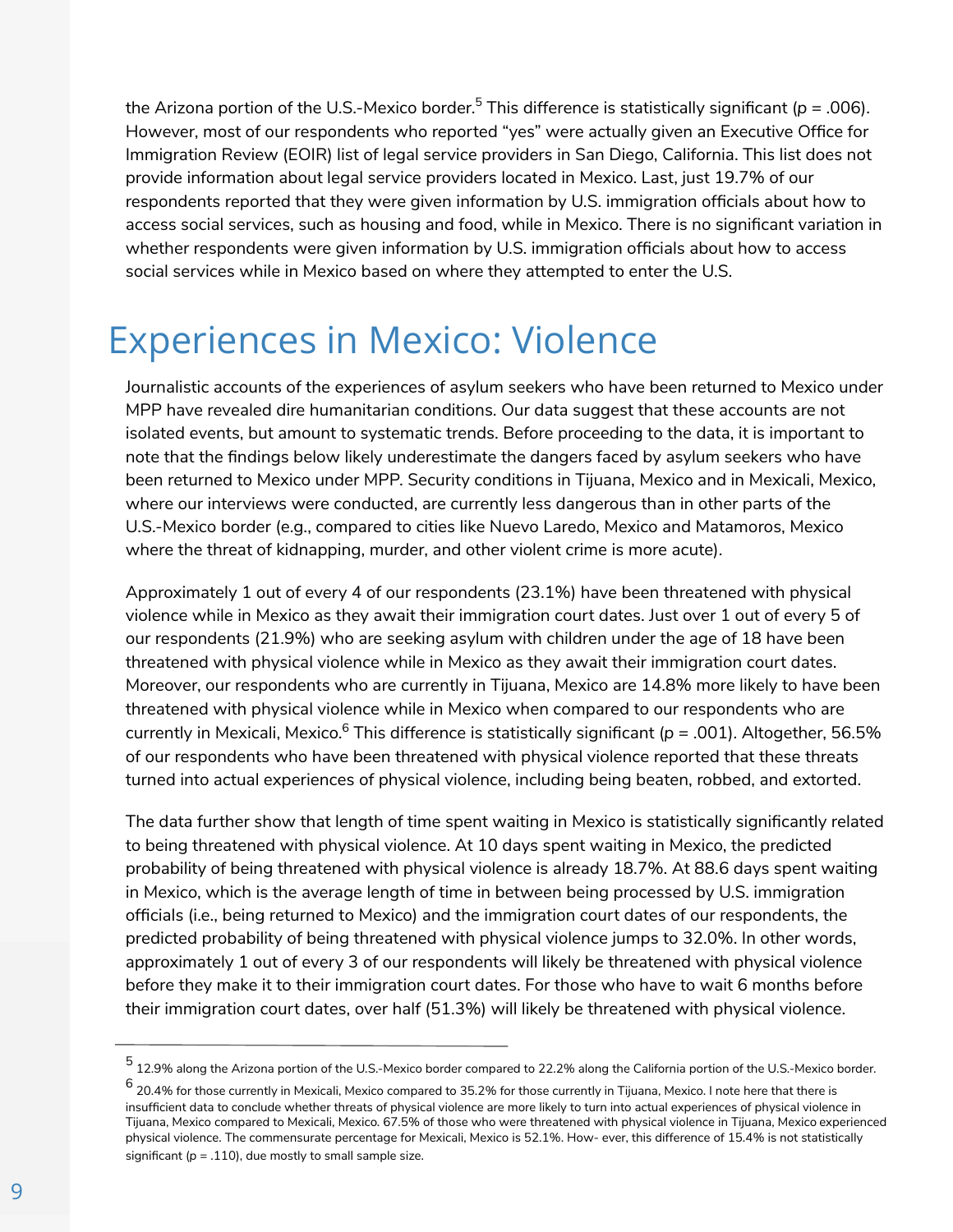# Experiences in Mexico: Homelessness

Just over 1 out of every 3 of our respondents (34.5%) have experienced homelessness while in Mexico as they await their immigration court dates. Moreover, approximately 1 out of every 3 of our respondents (31.9%) who are seeking asylum with children under the age of 18 have experienced homelessness while in Mexico. Our respondents who are currently in Tijuana, Mexico are 10.0% more likely to have experienced homelessness while waiting in Mexico when compared to our respondents who are currently in Mexicali, Mexico.<sup>7</sup> This difference is statistically significant (*p* = .053).

The data also show that length of time spent waiting in Mexico is statistically significantly related to experiencing homelessness. At 10 days spent waiting in Mexico, the predicted probability of experiencing homelessness is already 31.3%. At 88.6 days, which to reiterate is the average length of time in between being processed by U.S. immigration officials (i.e., being returned to Mexico) and the immigration court dates of our respondents, the predicted probability of experiencing homelessness jumps to 43.3%. In other words, over 4 out of every 10 of our respondents will likely experience homelessness while in Mexico before they make it to their immigration court dates. For those who have to wait 6 months before their immigration court dates, nearly 6 out of every 10 (57.6%) will likely have experienced homelessness.

### Experiences in Mexico: Discrimination

Approximately 1 out of every 3 of our respondents (33.4%) reported being discriminated against while in Mexico as they await their immigration court dates. Trends in reporting being discriminated against largely mirror trends in experiencing homelessness.

# Experiences in Mexico: (In)Ability to Work

The role of the Mexican government in the implementation of MPP has, at times, been unclear. The Mexican government initially described MPP as a "unilateral" measure taken by the U.S. government.<sup>8</sup> However, in June 2019, the U.S. Department of State released a media note entitled, "U.S.-Mexico Joint Declaration," which stated that the Mexican government would "authorize the entrance of [asylum seekers returned to Mexico under MPP] for humanitarian reasons" and would provide them with "jobs, healthcare and education."<sup>9</sup>

Despite the U.S.-Mexico Joint Declaration, a full 29.3% of our respondents reported being told by Mexican officials that they are unable to work while in Mexico. Given the importance of being able to work in order to earn income and address basic needs, roughly half of our respondents were asked if they were told by Mexican officials that they are *unable* to work while in Mexico while the other half were asked if they were told by Mexican officials that they are in fact *able* to work while in

<sup>7</sup>32.7% for those currently in Mexicali, Mexico compared to 42.7% for those currently in Tijuana, Mexico.

<sup>8</sup>"Mexico rebukes, but accepts, 'unilateral' U.S. move to return asylum seekers pending hearing," *Washington Post*, January 25, 2019.

<sup>9</sup>"U.S.-Mexico Joint Declaration," U.S. Department of State, June 7, 2019.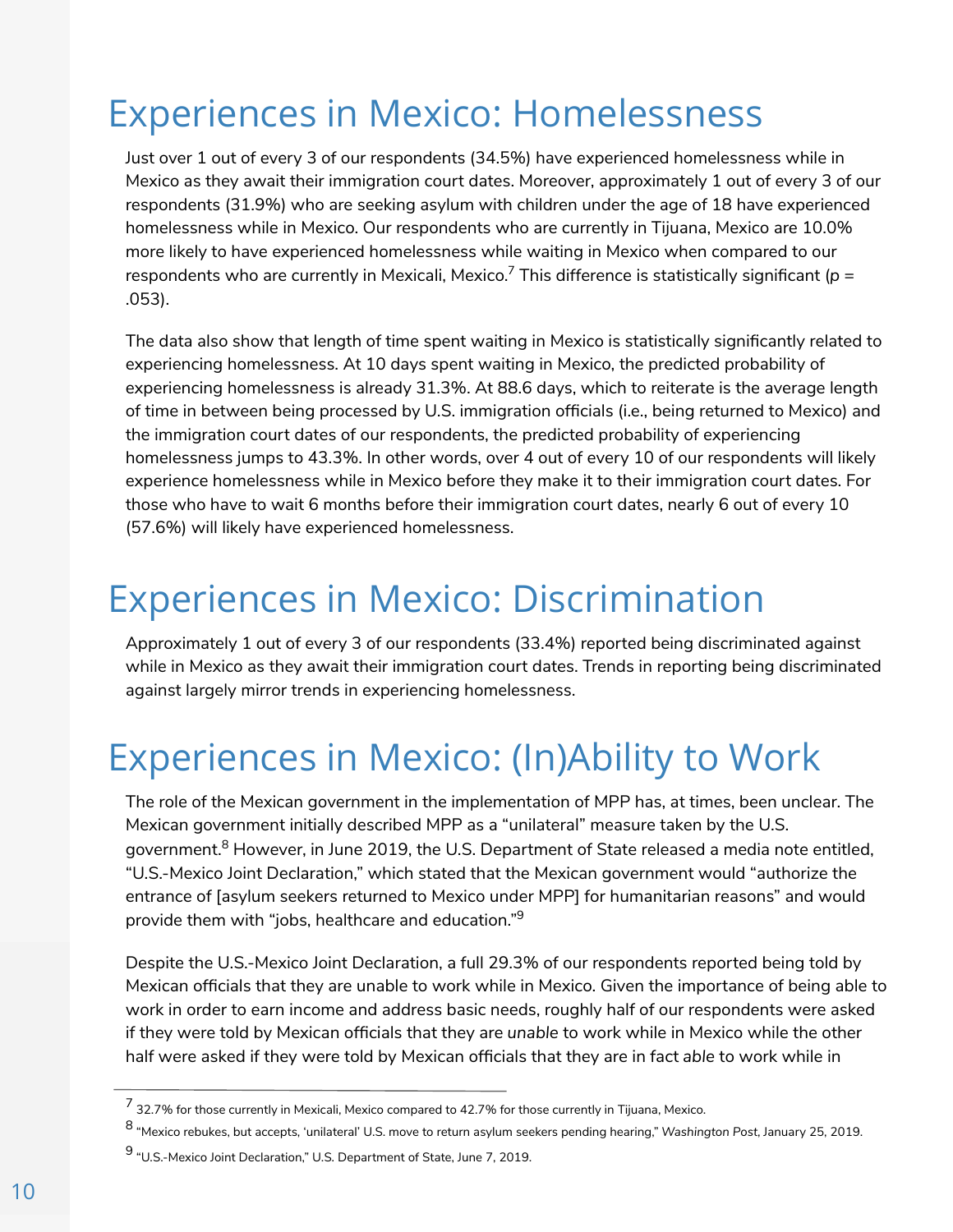Mexico. 57.9% of our respondents reported being told by Mexican officials that they are in fact able to work while in Mexico. Taken together, these two results suggest that approximately 3 out of every 10, but potentially up to 4 out of every 10, are not being accurately informed about their ability to work while in Mexico.

# Experiences in Immigration Detention

In our August 2019 report, *Seeking Asylum: Part 1*, we documented the substandard conditions and mistreatment that approximately 7,300 asylum-seeking families who were admitted into the U.S. experienced while being held in immigration detention. The data reported here shed important new light on conditions and treatment in immigration detention, this time from the perspective of asylum seekers who have been returned to Mexico under MPP.

Regarding conditions in U.S. immigration detention, 85.7% of our respondents reported issues related to food, including not being fed, not being given enough food, or being fed spoiled food. Similarly, 85.2% reported issues related to water, including not being given water, not being given enough water, or having to drink dirty or foul-tasting water. Moreover, 85.1% reported issues related to sleep, including not being able to sleep, not getting enough sleep, having to sleep on the floor, or having to sleep with the lights on. Only 20.3% reported being able to shower, get clean, or brush their teeth. Less than half (41.9%) reported having access to a clean and sanitary toilet. Nearly 9 out of every 10 of our respondents (89.5%) reported that the detention facilities they were held in were overcrowded. Last, 85.2% reported that it was too cold in "la hielera."

Regarding treatment in U.S. immigration detention, just over half of our respondents (51.1%) reported experiencing verbal abuse while in immigration detention. Asylum seekers who attempted to enter the U.S. along the California portion of the U.S.-Mexico border were 8.0% more likely to report experiencing verbal abuse while in immigration detention when compared to asylum seekers who attempted to enter the U.S. along the Arizona portion of the U.S.-Mexico border.<sup>10</sup> However. this difference only borders on statistical significance (*p* = .079).

6.7% of our respondents reported experiencing physical abuse while in immigration detention. Asylum seekers who attempted to enter the U.S. along the California portion of the U.S.-Mexico border were 4.7% more likely to report experiencing physical abuse while in immigration detention when compared to asylum seekers who attempted to enter the U.S. along the Arizona portion of the U.S.-Mexico border.<sup>11</sup> This difference is statistically significant ( $p = .041$ ). I note here that there was also one allegation of sexual abuse.

Last, approximately 1 out of every 4 of our respondents (25.1%) reported having their property taken away from them and not returned after they were released from immigration detention. Money being taken was commonly reported by our respondents. There is no statistically significant difference based on where along the border the respondent attempted to enter the U.S.

 $10$  56.3% along the California portion of the U.S.-Mexico border compared to 48.3% along the Arizona portion of the U.S.-Mexico border.

 $11$  9.8% along the California portion of the U.S.-Mexico border compared to 5.2% along the Arizona portion of the U.S.-Mexico border.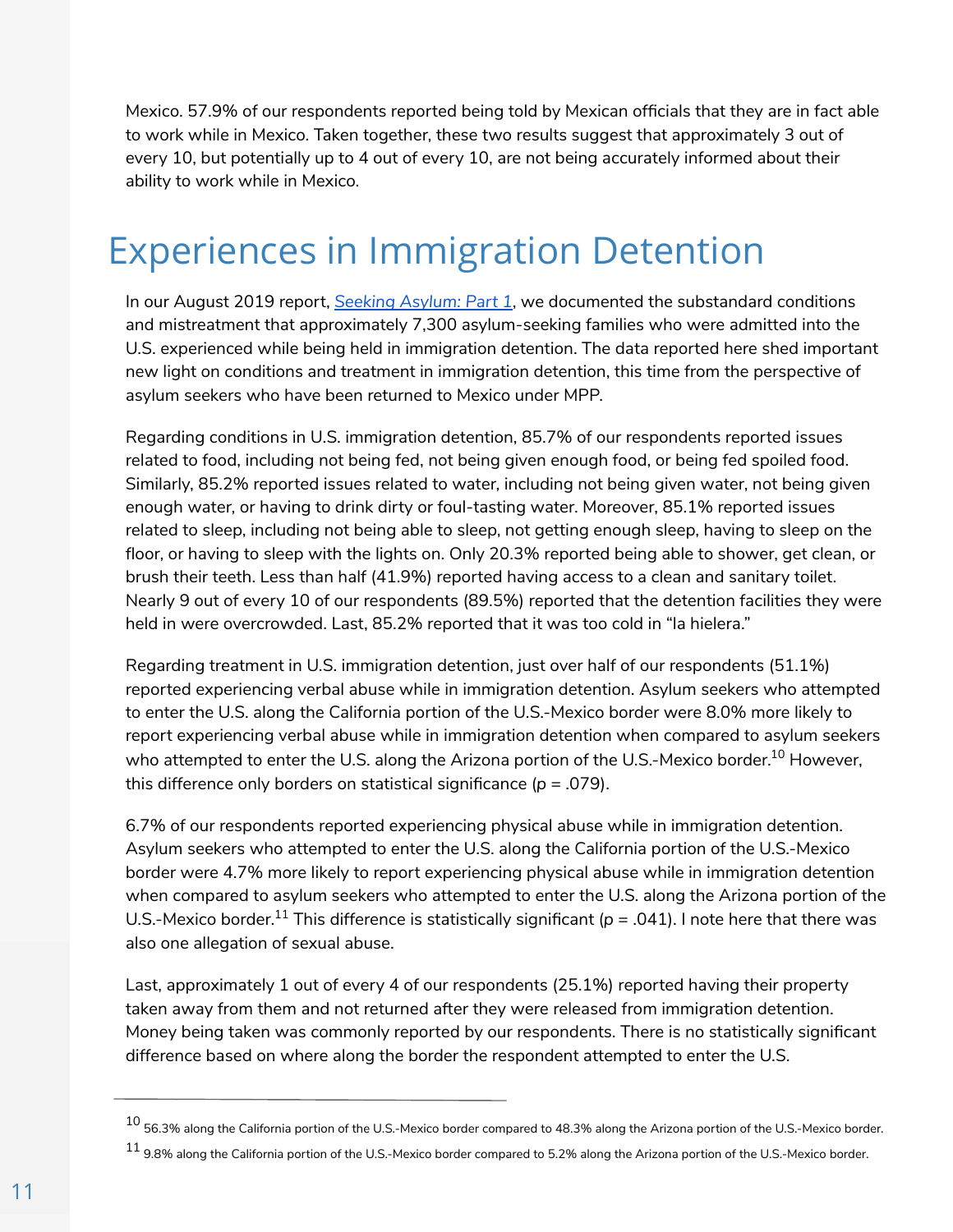Regarding medical issues, just under 4 out of every 10 of our respondents (39.9%) reported that they had a medical issue that they brought to the attention of an immigration official. Just over 1 out of every 3 of our respondents (36.7%) reported that their medical issues were adequately addressed. This includes an infant with a fever being taken to a local hospital. However, this means that nearly 2 out of every 3 of our respondents (63.3%) reported that their medical issues were not adequately addressed. This includes a man with broken ribs.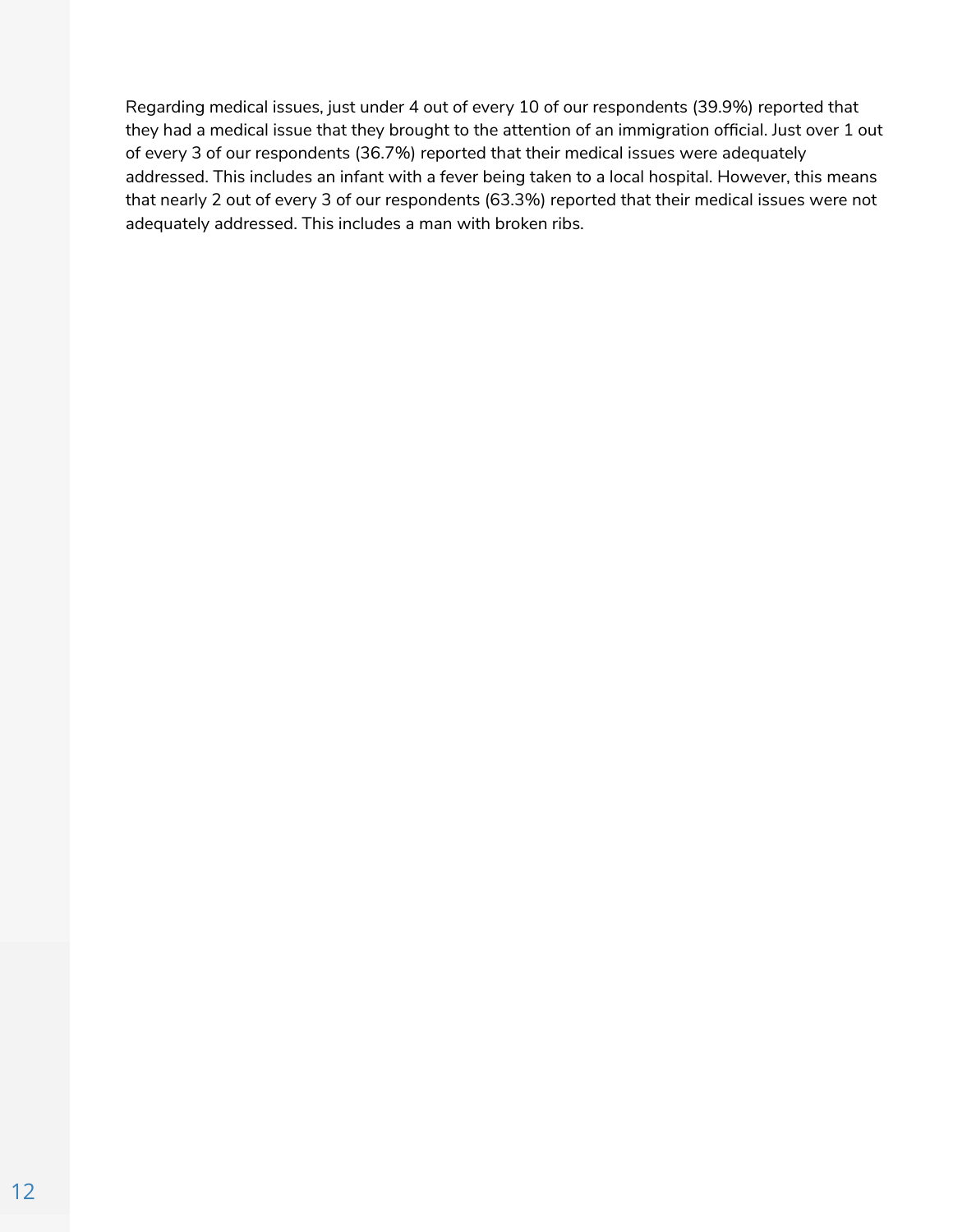# **Demographics**

The average age of our respondents is 32.8 years and the median age is 31.0 years. 58.1% of our respondents are female and 41.9% are male. Nearly all of our respondents are from the Northern Triangle in Central America: 49.6% were born in Guatemala; 37.8% were born in Honduras; and 2.8% were born in El Salvador. The remaining 9.2% were born in Nicaragua (4.8%), Cuba (2.8%), Ecuador (1.5%), Venezuela (0.5%), and Colombia (0.2%).

Moreover:

- 92.3% are seeking asylum with family members
- 96.8% of those seeking asylum with family members are seeking asylum with children under the age of 18
- 91.9% have family or close friends who live in the U.S.
- 87.3% speak Spanish as their primary language and 12.7% speak an indigenous Central American language as their primary language
- 63.2% attempted to enter the U.S. along the Arizona portion of the U.S.-Mexico border
- 33.0% attempted to enter the U.S. along the California portion of the U.S.-Mexico border
- 3.8% attempted to enter the U.S. along the Texas portion of the U.S.-Mexico border
- 81.5% are currently in Mexicali, Mexico
- 19.5% are currently in Tijuana, Mexico
- The average length of time spent in Mexico after being processed by U.S. immigration officials is 32.6 days at the time of our interview and the median length of time spent in Mexico is 15.0 days. The minimum is 0 days and the maximum is 231 days
- The average length of time before their immigration court date after being processed by U.S. immigration officials is 88.6 days and the median length of time is 94.0 days. The minimum is 15 days and the maximum is 245 days